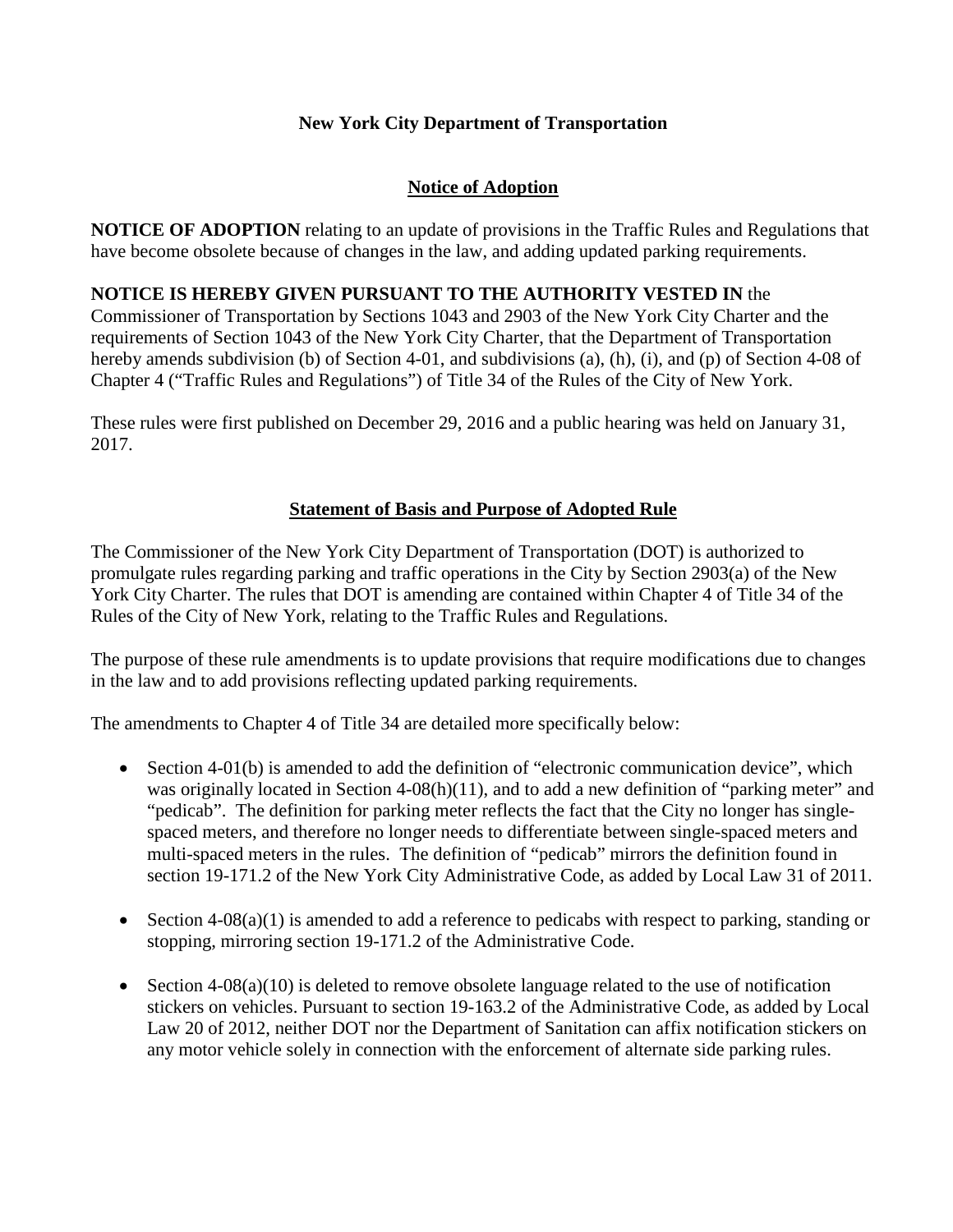- Section 4-08(a)(12) is deleted from the rules to reflect the fact that the in-vehicle-parking system is no longer used within the City.
- Sections  $4-08(h)(1)$ ,  $(2),(3)$ ,  $(4)$ , and  $(5)$  are being replaced in their entirety with new language to reflect updated parking requirements, such as the ability to pay for a parking session via an authorized electronic communication device.
- Sections  $4-08(h)(7)$ ,  $(10)$ ,  $(11)$  are deleted in their entirety to reflect the fact that single spaced meters are no longer used in the City and that, pursuant to section 19-167.2 of the Administrative Code, as added by Local Law 29 of 2012, parking meter receipts issued from one parking meter zone may be used in in other parking meter zones of equal or lower rate structure until the time on such parking meter receipt has expired. The remaining paragraphs in the section are renumbered respectively.
- Sections  $4-08(i)(3)$ ,  $4-08(1)(3)$  and  $4-08(1)(6)$  are amended to delete the term "muni-meter" and replace it throughout the rules with the term "parking meter."
- Section 4-08(p) is amended to reflect changes to the engine idling provisions pursuant to section 24-163(f) of the Administrative Code, as added by Local Law 5 of 2009.

In response to comments received by the Department, the following changes were made to the proposed rules, which are reflected in the adopted rules:

• Clarified section 4-08(h)(4) relating to the transfer of parking time by specifically noting that this provision applies to payment via a receipt not an electronic communication device.

New material is underlined. [Deleted material is in brackets.]

"Shall" and "must" denote mandatory requirements and may be used interchangeably in the rules of this department, unless otherwise specified or unless the context clearly indicates otherwise.

# **Section 1. Subdivision (b) of Section 4-01 of Chapter 4 of Title 34 of the Rules of the City of New York is amended by adding new definitions of "electronic communications device", "parking meter", and "pedicab" in alphabetical order to read as follows:**

Electronic communication device. An "electronic communication device" shall mean any electronic equipment approved by the Department capable of transmitting information via telephone, cable, fiber, satellite or antenna to the Department for payment at parking spaces where payment for such space is requested. This includes but is not limited to mobile or vehicle mounted computers with an on-line connection, mobile or cellular phones, personal digital assistants, or any other electronic communication device approved by the Department.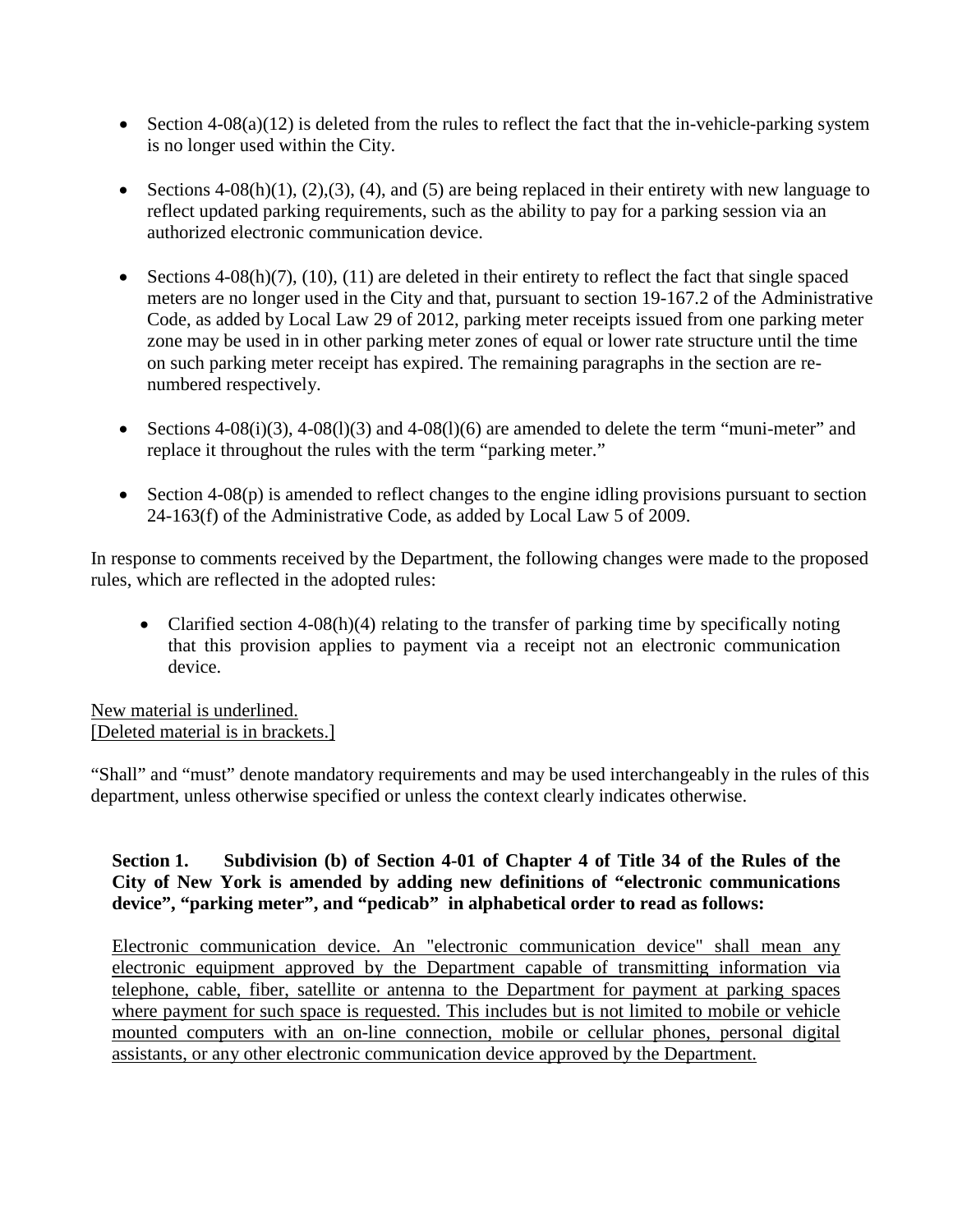Parking meter. A "parking meter" shall mean an electronic parking meter that dispenses timed receipts that must be displayed on the dashboard of a motor vehicle or in a visible and secure place on a motorcycle or as otherwise described within these rules.

Pedicab. A "pedicab" shall mean a bicycle as defined in the vehicle and traffic law or other device that is designed and constructed to transport or carry passengers, that is solely propelled by human power, and that is operated to transport passengers for hire.

## **§2. Paragraph (1) of Subdivision (a) of Section 4-08 of Chapter 4 of Title 34 of the Rules of the City of New York is amended by adding a new subparagraph (ii) to read as follows:**

(1) Compliance with rules. No person shall stop, stand or park a vehicle, whether attended or unattended, other than in accordance with authorized signs, pavement markings, or other traffic control devices, unless necessary to avoid conflict with other traffic or in compliance with law or direction of any law enforcement officer or other person authorized to enforce these rules.

(i) Sign placement. For purposes of this §4-08, one authorized regulatory sign anywhere on a block, which is the area of sidewalk between one intersection and the next, shall be sufficient notice of the restriction(s) in effect on that block.

(ii) Pedicabs. No person shall park, stand, or stop a pedicab where a person is prohibited from parking, standing or stopping a vehicle in accordance with these rules.

**§3. Paragraph (10) of Subdivision (a) of Section 4-08 of Chapter 4 of Title 34 of the Rules of the City of New York is REPEALED and paragraph (11) is renumbered as paragraph (10).**

**§4. Paragraph (12) of Subdivision (a) of Section 4-08 of Chapter 4 of Title 34 of the Rules of the City of New York is REPEALED.**

**§5. Subparagraphs (1), (2), (3), (4) and (5) of Subdivision (h) of Section 4-08 of Chapter 4 of Title 34 of the Rules of the City of New York are REPEALED, and such section is amended by adding new Subparagraphs (1), (2), (3), (4) and (5) to read as follows:**

(1) Purchasing of parking time. No person shall park a vehicle, whether attended or not, in any parking space controlled by a parking meter:

(i) Without first purchasing the amount of parking time desired from a parking meter, or from a valid electronic communication device as described in this section. This provision shall not apply to the time necessary to park the vehicle or activate the parking meter or any other authorized grace period.

(ii) Without displaying a payment receipt on the vehicle's dashboard or in a visible and secure place on a motorcycle, where such requirement is indicated by posted signs, unless such parking time was purchased through an authorized electronic communication device as described in this section.

(iii) In excess of the amount of time indicated on the payment receipt, electronic communication device, or on posted signs.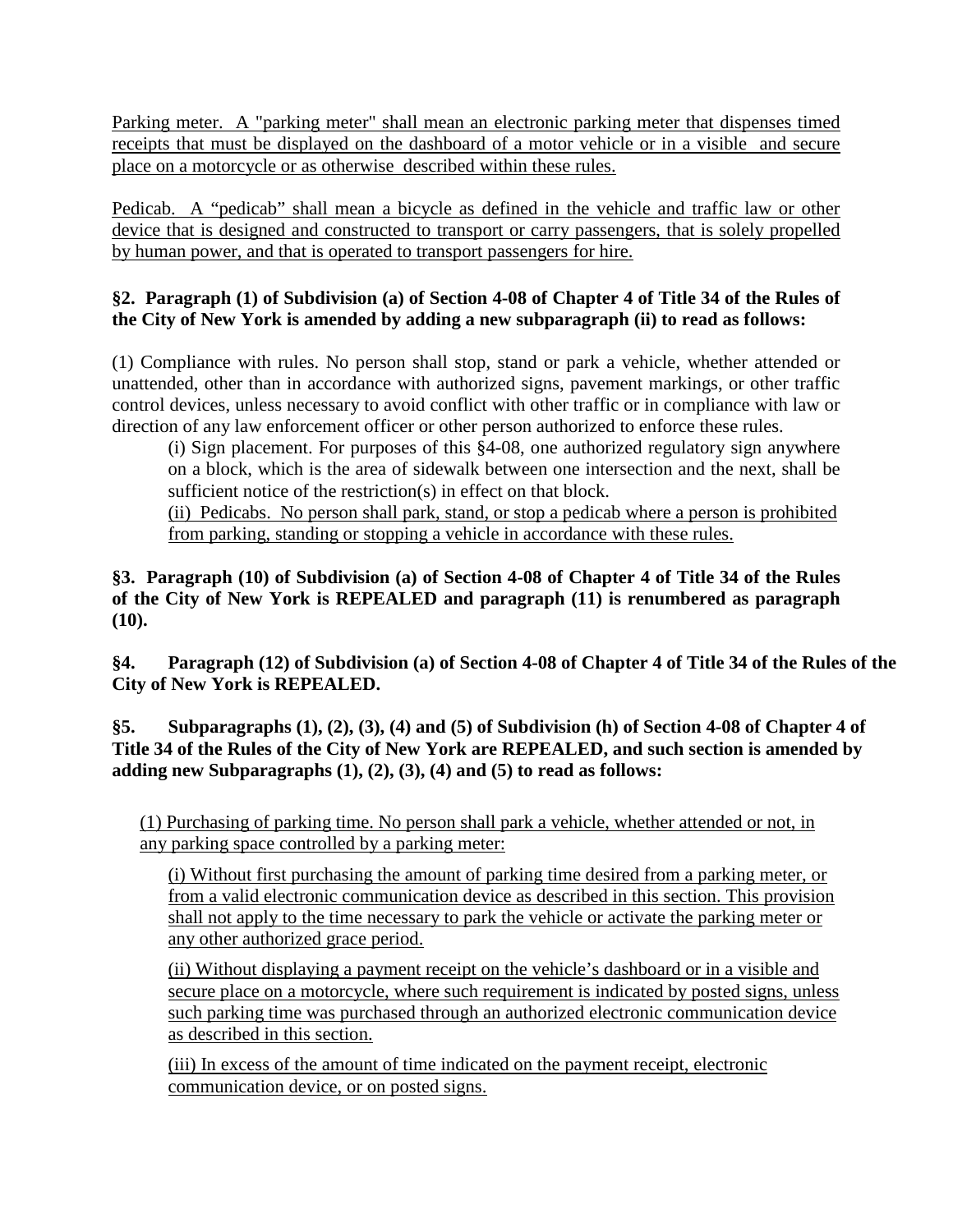(2) Authorized payment methods; counterfeits prohibited.

(i) Authorized payment methods. Parking meters must be activated by the insertion of coin(s) of United States currency, or by the insertion of an electronic debit card, credit card, Department issued parking card or other authorized method of payment as described in this section.. Parking at an on-street or off-street parking space controlled by a parking meter may also be paid for by an authorized electronic communication device as approved by the Department as described in paragraph (3) of this subdivision.

(ii) No person shall deposit or attempt to deposit any slug, button, or any other unauthorized device or substance as a substitute for coins of United States currency in any parking meter.

(iii) No person shall purchase a parking meter receipt from anywhere other than a parking meter.

# (3) Electronic Communication Device Payments.

(i) Despite any provision herein, any person may park at an on-street or off-street parking space controlled by a parking meter by making payment via an electronic communication device as approved by the Department.

(ii) The Department may designate locations containing on-street or off-street parking spaces controlled by a parking meter as locations where payment by an electronic communication device shall be permitted.

(A) The Department shall designate each location by the posting of a sign.

(B) A person wishing to purchase parking time via an authorized electronic communication device at a designated location may do so via the authorized mobile payment for parking application by entering the applicable zone number for the side of the block where the vehicle will be parked if the vehicle is parked in an on-street parking zone or the posted zone sign if a vehicle is parked in an off-street parking field.

(4) Transfer of parking time. A person who purchases parking time, via a payment receipt, at an on-street or off-street parking space controlled by a parking meter may, during the start and end time denoted on such payment receipt, park at:

(i) such on-street or off-street parking space;

(ii) at any parking space regulated by a parking meter within the same parking area; or (iii) in another area regulated by a parking meter where the parking meter rate is the same as or less than the rate at the location where the parking time was purchased.

This provision shall not apply when parking time is purchased via an authorized electronic communication device.

(5) Parking at broken or missing parking meters.

(i) Where parking is controlled by a parking meter and such parking meter is broken or missing, the person seeking to purchase a parking receipt shall use a functional parking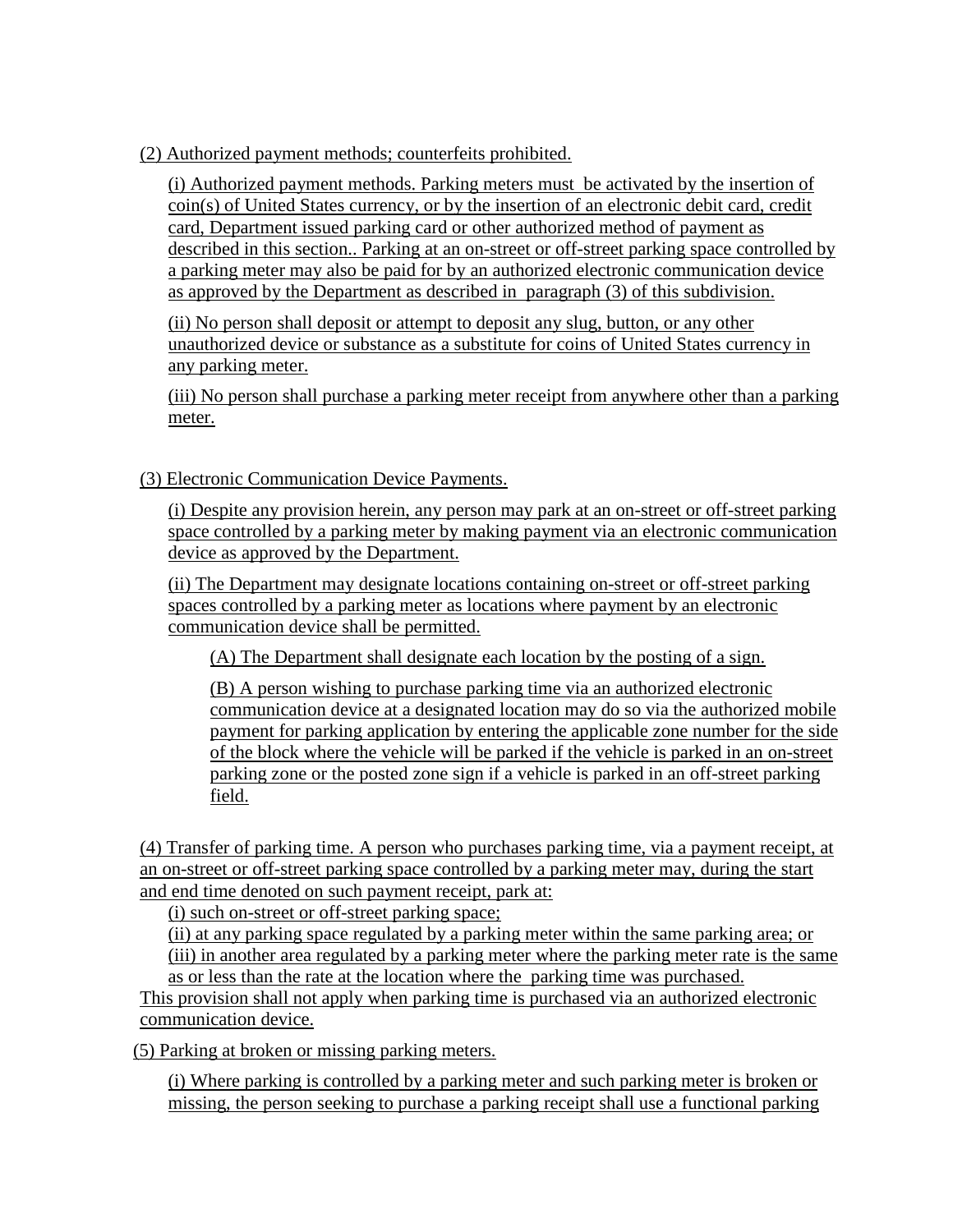meter in the same parking field or on the same side of the block, to purchase a parking receipt in accordance with paragraph (1) of this subdivision.

(ii) If all parking meters in a parking field or on a block are missing or broken, a person shall be allowed to park in the parking field or on the block up to the maximum amount of time otherwise lawfully permitted by such parking meters in the controlled parking field or block.

### **§6. Paragraphs (7), (10) and (11) of Subdivision (h) of Section 4-08 of Chapter 4 of Title 34 of the Rules of the City of New York are REPEALED, paragraphs (8) and (9) of such subdivision are respectively re-numbered as paragraphs (7) and (8), and paragraph (7) of such subdivision, as renumbered by this section, is amended to read as follows:**

 $[(8)](7)$  Displaying, selling or offering merchandise for sale prohibited. No peddler $[$ , vendor, hawker or huckster] or vendor shall park a vehicle at a metered parking space for purposes of displaying, selling, storing or offering merchandise for sale from the vehicle.

## **§7. Paragraph (3) of Subdivision (i) of Section 4-08 of Chapter 4 of Title 34 of the Rules of the City of New York is amended to read as follows:**

(3) ["Muni-Meters."] Parking Meters. No person shall park a vehicle, whether attended or not, in any parking space controlled by a parking meter:

(i) [No person shall, in any parking space controlled by a "Muni-Meter," park a vehicle without] Without first purchasing the amount of parking time desired from [such machine] a parking meter or from a valid electronic communication device as described in this section. This provision shall not apply to the time necessary to park the vehicle or activate the parking meter or any other authorized grace period.

(ii) [No person shall, in any parking space controlled by a "Muni-Meter," park a vehicle without] Without displaying a payment receipt [in the windshield] on the vehicle's dashboard or in a visible and secure place on a motorcycle, where such requirement is indicated by posted signs, unless such parking time was purchased through an authorized electronic communication device as described in this section.

(iii) [No person shall, in any facility using the "Muni-Card" system, which allows a person to purchase the amount of parking time desired from a machine that dispenses a receipt or tag, park a vehicle in] In excess of the amount of time indicated on [such] the payment receipt, electronic communication device [or tag], or on posted signs.

### **§8. Subparagraph (ii) of Paragraph (3) of Subdivision (l) of Section 4-08 of Chapter 4 of Title 34 of the Rules of the City of New York is amended to read as follows:**

(ii) Commercial parking meter area. Notwithstanding the provisions of subparagraph (i) of this paragraph, where signs are posted regulating the use of the curb by commercial vehicles it shall be unlawful to stand a vehicle in any space on a block unless such vehicle is a "commercial vehicle" as defined in  $\S4-01(b)(i)$  of this chapter or a vehicle with a valid "combination" registration from another state, and unless such space is